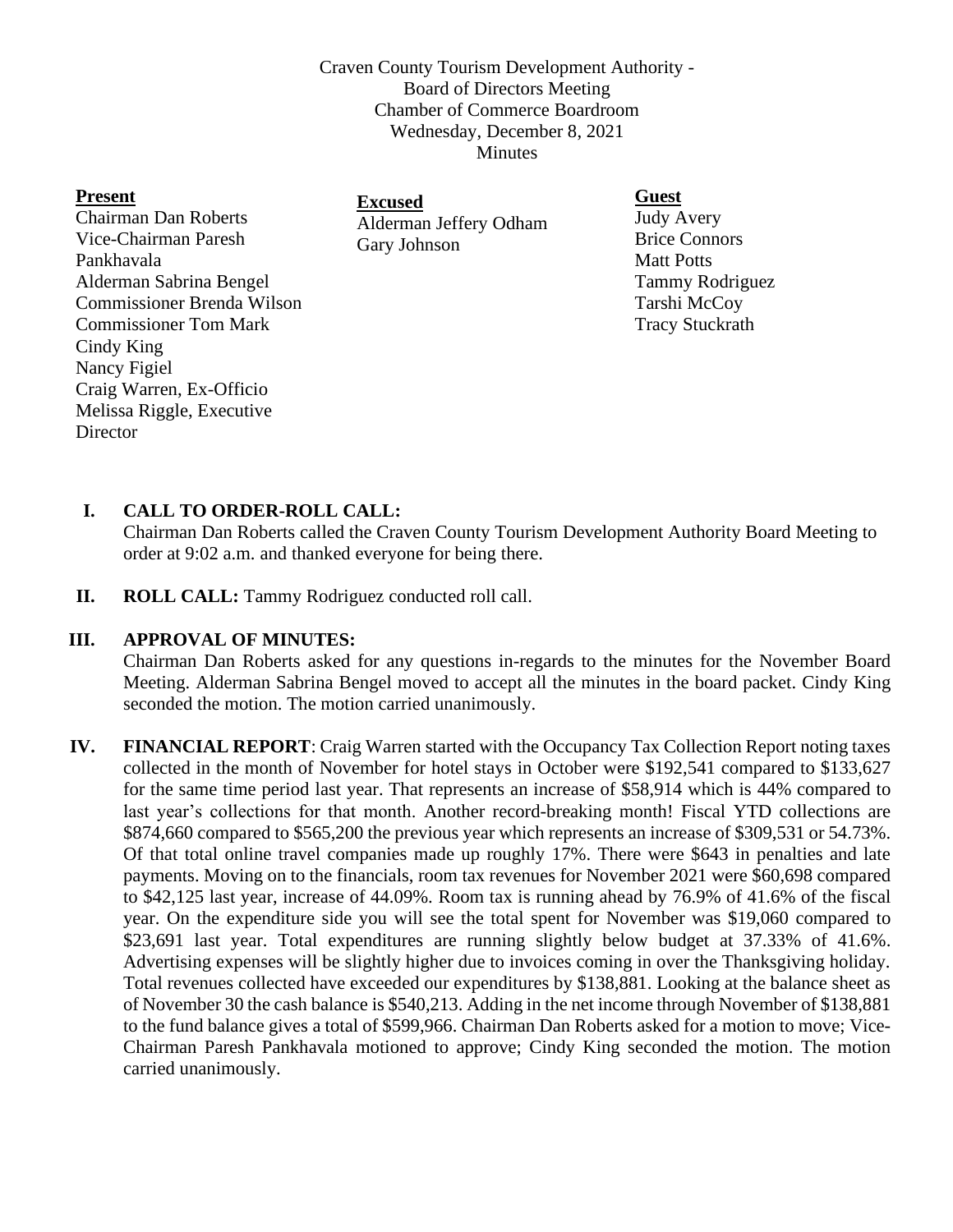**V. STR Report**: Vice-Chairman Paresh Pankhavala shared the STR report. New Bern's YTD numbers for occupancy was 71.1% compared to 59.6% in 2020. ADR was 111.72% compared to 9.91% in 2020 and RevPAR was 79.38% compared to 57.77% last year.

In Havelock YTD Occupancy was 54.4% compared to 50.0% last year. ADR was 84.29% compared to 77.90% in 2020. RevPAR was 45.85% compared to 38.95% last year.

**VI. EXECUTIVE DIRECTOR REPORT:** Melissa Riggle updated the board on the visitor traffic. The visitor log for November 2021 that showed 393 walk-ins and 176 walk-ins at the Cub House (weekends). There were 224 emails, 1,732 Southern Living Leads and 24 phone calls. With the increased numbers of cub house visitors, we have the flexibility to adjust the cub house hours as needed to match traffic patterns. | The NC Symphony is making a return to New Bern with a December Holiday Pops Concert at the Convention Center. We have resumed selling tickets for their shows. | Airbnb/Vrbo: numbers continue to remain strong. Our hotels are not being reported on these reports. Currently there are 142 active rentals. **Large Groups and Events:** No new contracts signed for large groups in the last month. There was one loss of business, North Carolina District Attorneys Association, due to not enough rooms and rate offered. | Tarshi, Melinda, and Melissa leave this afternoon for the AMC in Raleigh. Michelle insisted on bringing up a fresh batch of biscuit donuts for the event as well. **Press/PR/Media:** Main & Broad: a sister publication of Cary Magazine, did an article on our Christmas events. We are also featured in the new Fodor's Travel guide for the Carolinas & Georgia. | In January we will be attending our first Ideal Living show for retired North Carolina. In February we will be traveling to the DC Metro area for the Travel and Adventure show. | Carolina East has renewed our designation for the next 5 years. **Marketing:** Brice Connors announced that our holiday ad was stronger than any previous year. | Matt Potts gave an update on social media ad campaigns (Google, Facebook, Instagram); Total Impressions: 1.4 million Total Clicks: 24,341 Total Costs: \$6,289. | 40% of our web traffic is acquired through paid digital advertisements. Organic search traffic has increased by 61% YOY. | Ellie: Flights saw an increase of 2%, Retirement saw an increase of 5% month over month | Print ad placements include Our State: Full-page ad, Cary Magazine: A full-page holiday ad. Heart of NC Weddings: full-page ad. | Digital Influencers: Brice stated that there will be an influencer report for the January meeting showing the impact of having the 3 digital influencers in town. All 3 said they would be willing to work with us again. Judy stated that when the influencers were in town, the social media stories an increase of views from the normal 200 to over 500 views. | Released a 30 – second video featuring Nelly from when he was in town in October. | New contract has been signed for OTT Streaming which includes channels like AccuWeather, Hallmark, HGTV and more.

### **VII. HAVELOCK TOURISM & EVENT CENTER DIRECTOR'S REPORT:**

Melissa Riggle gave the report for Pam Holder: BluePrint has launched a new digital marketing campaign to promote the facility and amenities. December 9 is the Havelock Chamber of Commerce 50yj Anniversary. November Revenue: \$13,750.74 | Statistics: Visitors 114, Event Gusts 310, Total Visitors 424. Website statistics: New Visitors 348, Total Visitors 360, Sessions 419, Page Views 775. Havelock contract is up for review.

- **VIII. NEW BUSINESS:** Nothing to report currently
	- **IX. OLD BUSINESS:** Melissa Riggle: Held our first sports meeting on November 17, identified that we are a prime location for a for profit half marathon. We reached out to Run the East and Jamie More agreed to join our committee.